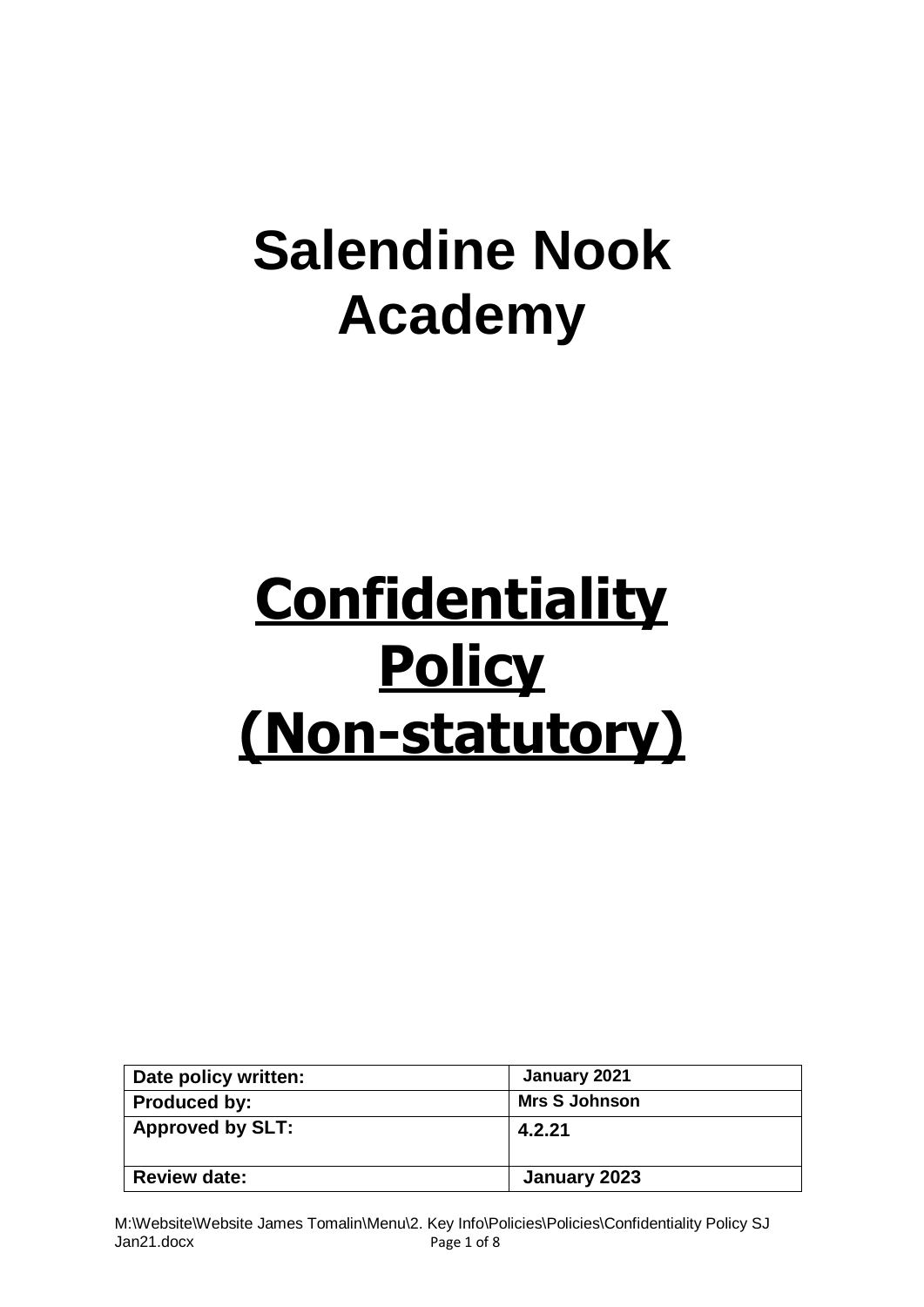## **Introduction**

Salendine Nook High School recognises its duty to work with other agencies in safeguarding children & protecting them from harm.

This school recognises that a clear confidentiality policy will support the school in ensuring that this will happen.

The staff seek to adopt an open and accepting attitude towards children and young people as part of their general responsibility for pastoral care.

Staff hope that parents and children will feel free to talk about any concerns or worries which may affect educational progress and that they will see the school as a safe place if there are any difficulties at home.

Salendine Nook High School recognises the following benefits of working to a confidentiality policy:

- It highlights the importance of pupils being able to talk to adults in the school to share their problems in a safe and supportive environment.
- It safeguards the well-being of those involved in the disclosure of confidential information.
- It builds trust between pupils and staff.
- It empowers each pupil to exercise control over the choices that will affect their life.
- It prevents the need to deal with each disclosure in isolation as a crisis.

#### **AIM**

To protect the child and staff at all times and to give all stakeholders, involved in the school, clear, unambiguous guidance as to their legal and professional roles. In this way, ensuring good practice throughout the school which is understood by pupils, parents/carers, Governors, volunteers and staff.

## **Rationale and statement on the importance of confidentiality**

At Salendine Nook High School (Academy) we believe that:

- The safety, wellbeing and protection of our pupils are the paramount consideration in all decisions staff at this school make about confidentiality. The appropriate sharing of information between school staff is an essential element in ensuring our pupils wellbeing and safety;
- It is an essential part of the ethos of our school that trust is established to enable pupils, staff, and parents/carers to seek help both within and outside the school and minimise the number of situations when personal information is shared to ensure pupils and staff are supported and safe, but there will be instances when information will have to be disclosed in order to discuss the situation with all relevant parties;
- Pupils, parents/carers and staff need to know the boundaries of confidentiality in order to feel safe and comfortable in discussing personal issues and concerns, including relationships & sex;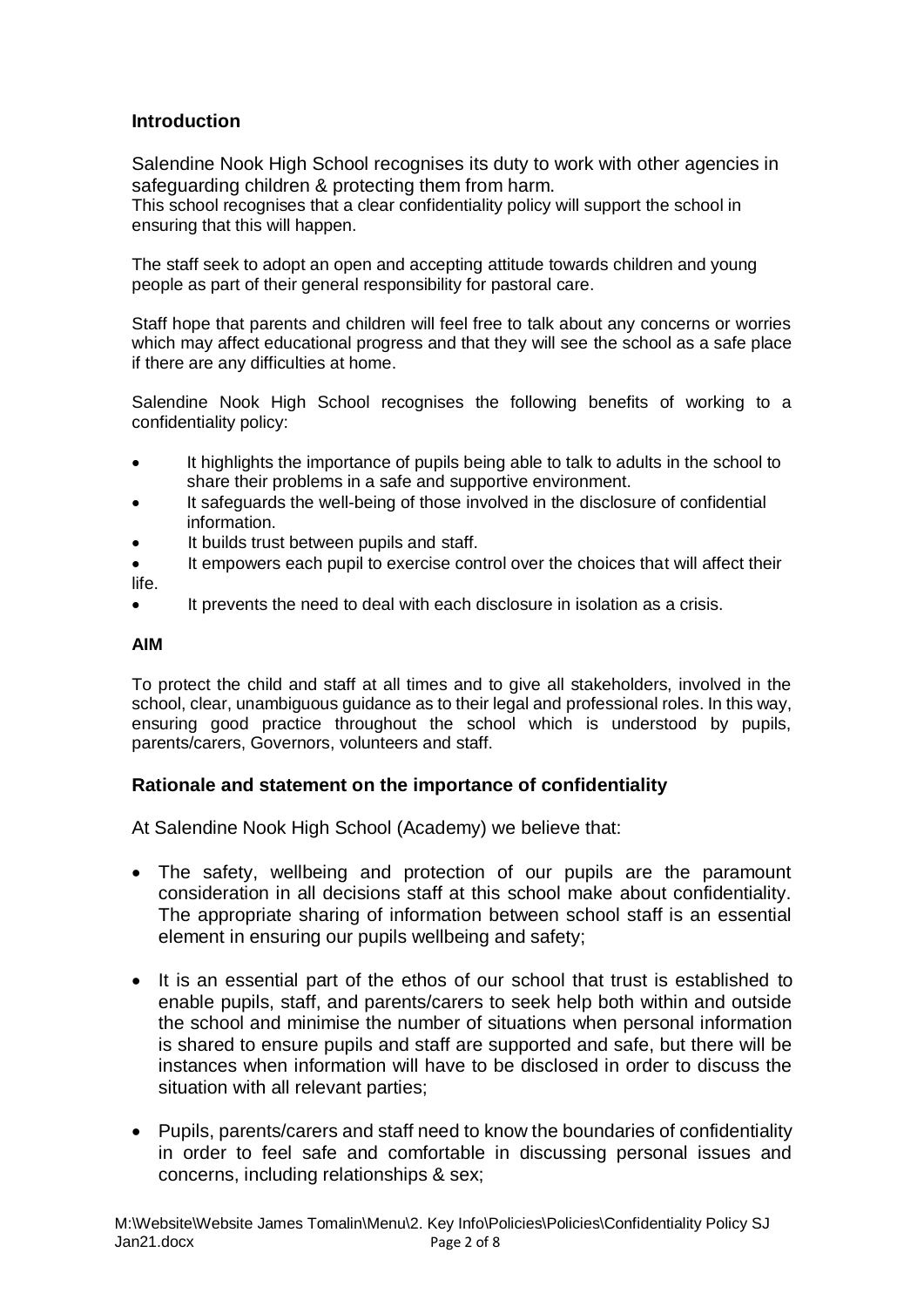- The school's attitude to confidentiality is open and easily understood and everyone should be able to trust the boundaries of confidentiality operating within the school;
- Issues concerning personal information, including sex, relationships and other personal matters can arise at any time;
- Everyone in the school community needs to know that no one can offer absolute confidentiality if a child is at risk;
- Everyone in the school community needs to know the limits of confidentiality that can be offered by individuals within the school community, so they can make informed decisions about the most appropriate person to talk to about any health, sex and relationship or other personal issue they want to discuss.

## **Definition of Confidentiality**

The dictionary definition of confidential is **"something which is spoken or given in confidence, private, entrusted with another's secret affairs"**

Confidentiality is an understanding that any information shared with someone in trust can only be passed on to a third party with the agreement of the person disclosing it.

Disclosure of the content of a conversation could be discussed with professional colleagues on a need to know basis but the confider would not be identified except in certain circumstances.

The general rule is that staff should make clear that there are limits to confidentiality, at the beginning of the conversation. These limits relate to ensuring children's safety and well-being. The pupil will be informed when a confidence has to be broken for this reason and will be encouraged to do this for themselves whenever this is possible.

## **GUIDELINES**

- $\triangleright$  All private information about individual children and staff is private and is confidential. Relevant information should only be shared with those that have a need to know.
- ➢ All social services, medical and personal information about a child should be logged onto CPOMS which is only accessible to approved staff.
- ➢ The school continues to actively promote a positive ethos and respect for the individual:
- $\triangleright$  The Principal is responsible for Safeguarding.
- ➢ There is clear guidance for the handling of child protection incidents. All staff have regular training on safeguarding issues.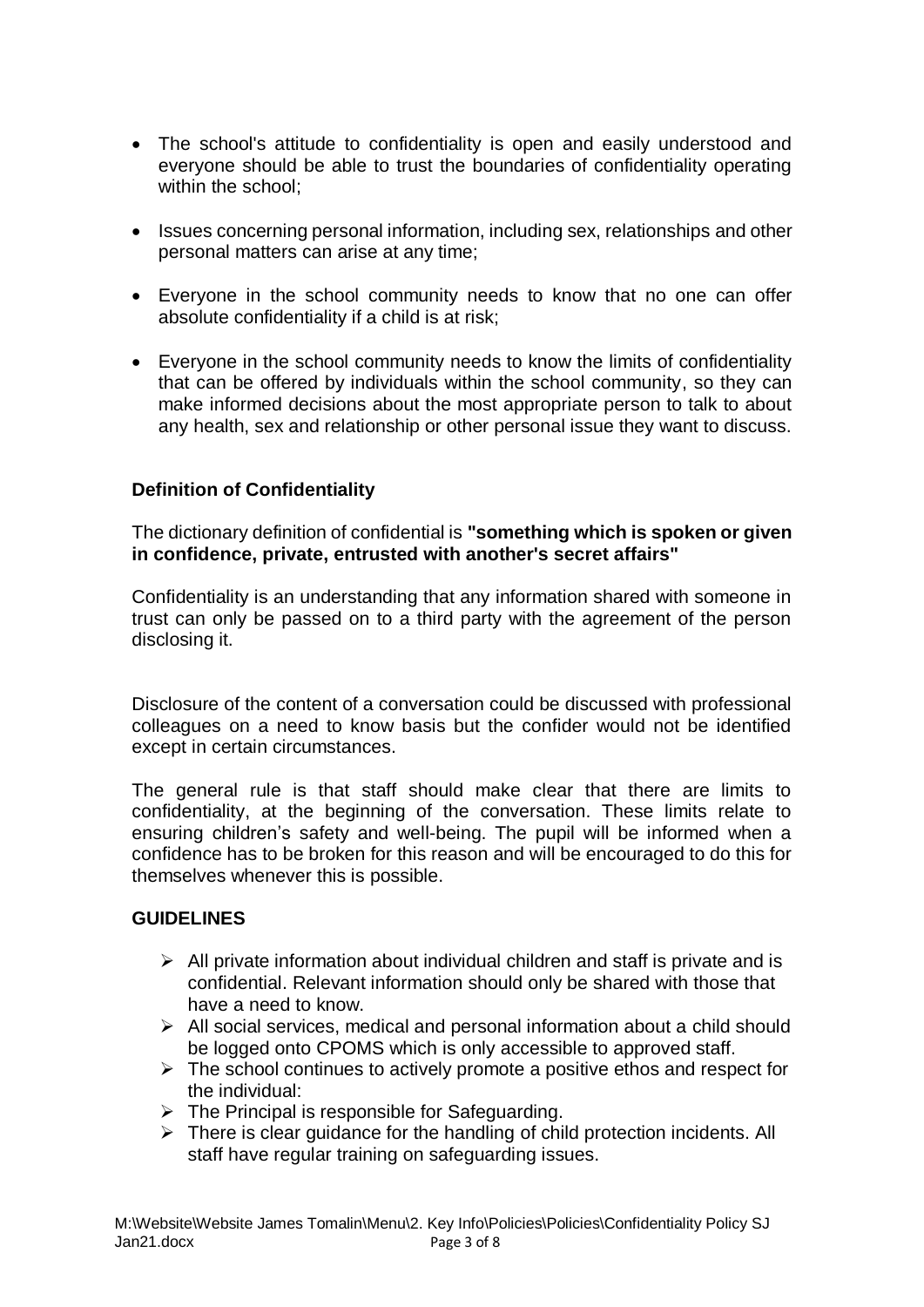- $\triangleright$  There is clear guidance for procedures if a member of staff is accused of abuse.
- $\triangleright$  Staff are aware that effective sex and relationship education that brings an understanding of what is and is not acceptable in a relationship, can lead to disclosure of a safeguarding issue.
- ➢ Staff are aware of the need to handle all issues about different types of families in a sensitive manner.
- ➢ Any intolerance about gender, faith, race, culture or sexuality is unacceptable and should follow the schools discipline policy.
- ➢ Information collected for one purpose should not be used for another.
- $\triangleright$  Parents/carers and children need to be aware that the school cannot guarantee total confidentiality and the school has a duty of care to report safeguarding issues.
- ➢ The school encourages children to talk to parents/carers about issues causing them concern and may in some cases support the children to talk to their parents. The school would share with parents any safeguarding disclosure before going on to inform the correct authorities unless by doing this, the child would be placed in greater danger.
- $\triangleright$  All children have a right to the same level of confidentiality irrespective of gender, race, religion, medical concerns and special educational needs. A lot of data is generated in schools by these categories, but individual children should not be able to be identified.
- $\triangleright$  Confidentiality is a whole school issue. Clear ground rules must be set for classroom work; this reduces anxiety to pupils and staff and minimises unconsidered, unintended personal disclosures.
- ➢ Health professionals have their own code of practice dealing with confidentiality. Staff should be aware of children with medical needs and the class information sheet should be accessible to staff who need that information but not on general view to other parents/carers and children
- ➢ Photographs of children should not be used without parents/carers permission especially in the press and internet. This is often a cultural issue that the school needs to be aware of. At no time should the child's name be used with a photograph, so that they can be identified, without parental permission. The school gives clear guidance to parents about the use of media during public school events
- $\triangleright$  Information about children will be shared with parents, but only about their child. Parents should not have access to any other child's books, marks and progress grades at any time especially at parents evening. However, parents should be aware that information about their child will be shared with the receiving school when they change school. All personal information about children, including social services records should be regarded as confidential. It should be clearly understood by those who have access to it, and whether those concerned have access to all, or only some of the information. Information regarding health reports such as speech therapy, medical reports, SEN reports, SEN minutes of meetings and social services minutes of meetings and reports will be circulated in envelopes and once read should be returned for secure filing. Logs of administration of medication to children should be kept secure and each child should have their own individual logs. In all other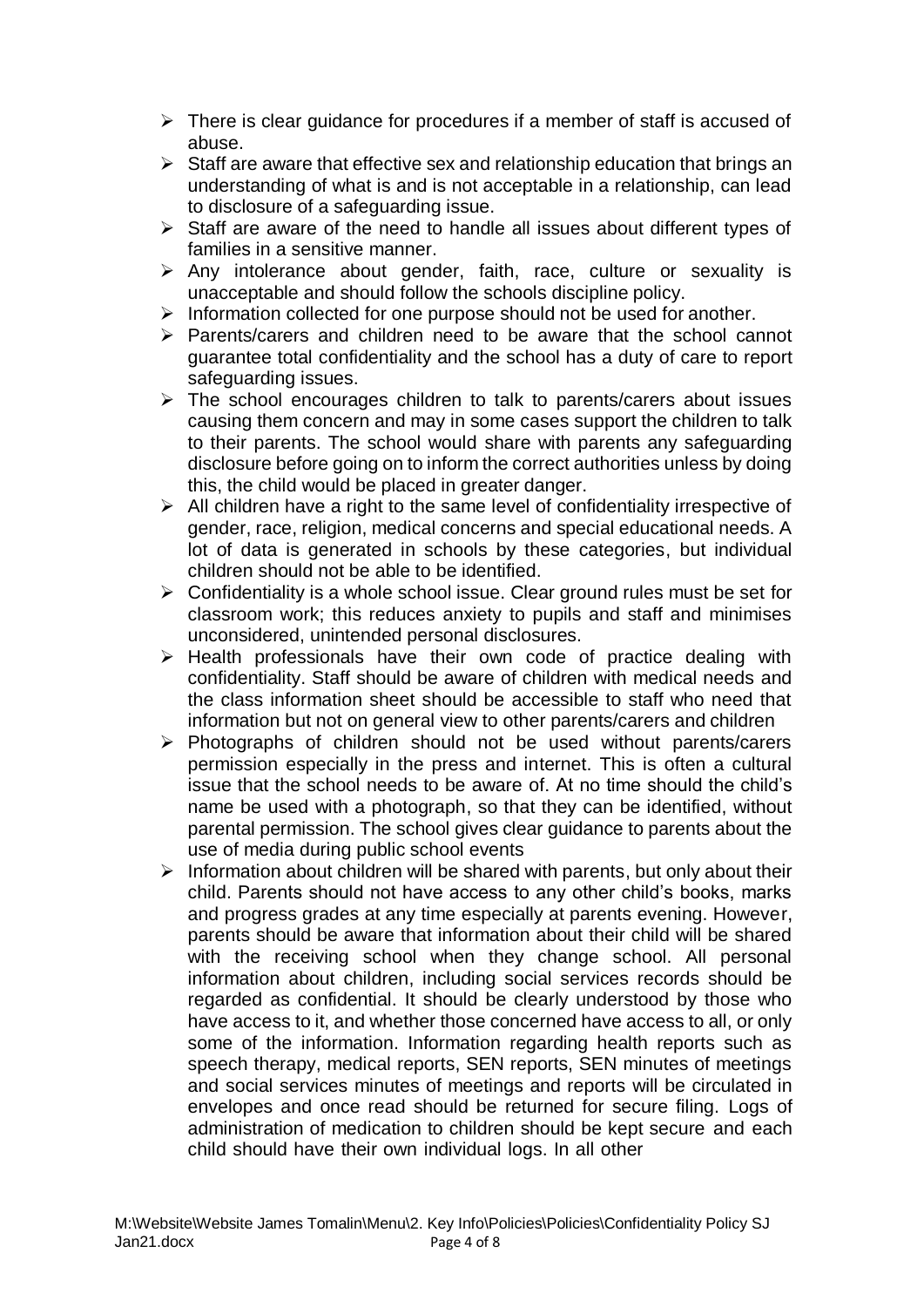notes, briefing sheets, etc. a child should not be able to be identified. Addresses and telephone numbers of parents and children will not be passed on except in exceptional circumstances or to a receiving school.

- ➢ Governors need to be mindful that from time-to-time issues are discussed or brought to their attention about staff and children. All such papers should be marked as confidential. These confidential papers should be destroyed and governors must observe complete confidentiality when asked to do so by the governing body, especially in relation to matters concerning individual staff, pupils or parents. Although decisions reached at governors' meetings are normally made public through the minutes or otherwise, the discussions on which decisions are based should be regarded as confidential. Governors should exercise the highest degree of prudence when discussion of potentially contentious issues arises outside the governing body.
- $\triangleright$  Governors, staff and volunteers need to be mindful that if they spend time in the school, they may from time to time have access to information that is not general knowledge to parents and sometimes staff. It is essential that the things heard in a less formal manner are not discussed outside of the school, as gossip of any kind is potentially damaging to all stakeholders in the school.

## **Levels of confidentiality**

Different levels of confidentiality are appropriate for different circumstances:

1. **In the classroom in the course of a lesson** given by a member of teaching staff or an outside visitor, including health professionals.

Careful thought needs to be given to the content of the lesson, setting the climate and establishing ground rules to ensure confidential disclosures are not made. It should be made clear to pupils that this is not the time or place to disclose confidential, personal information. (See setting ground rules and working agreements).

When a health professional is contributing to a school health education programme in a classroom setting, s/he is working with the same boundaries of confidentiality as a teacher.

We adopt ground rules to ensure a safe environment for teaching in particular in PSHCE. This reduces anxiety to pupils and staff and minimises unconsidered, unintended personal disclosures.

At the beginning of each PSHCE topic, pupils are reminded of these ground rules by the teacher or outside visitor. However, if students do disclose information then relevant safeguarding procedures should be followed.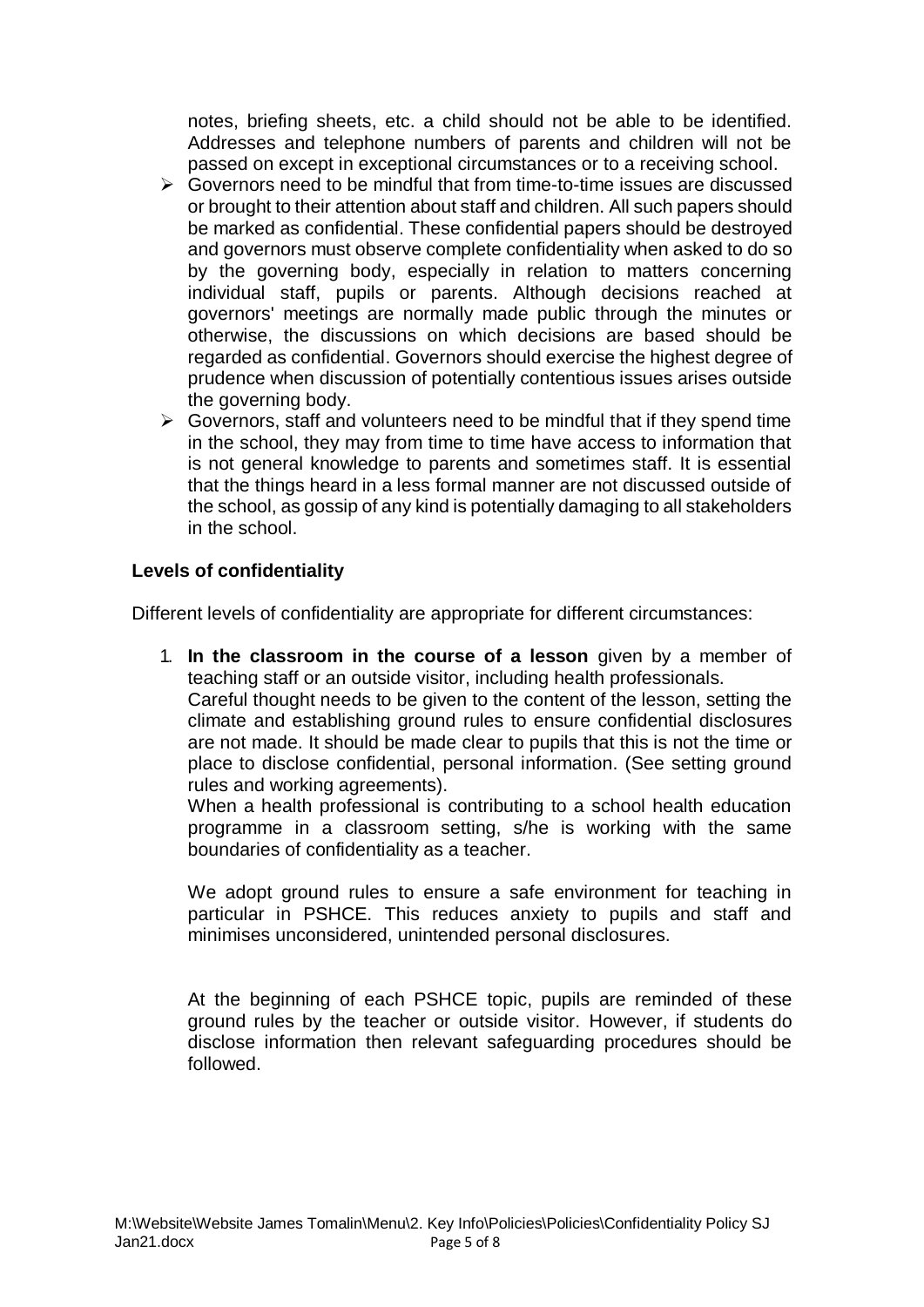## **2. One to one disclosures to members of school staff (including voluntary staff).**

It is essential all members of staff know the limits of the confidentiality they can offer to both pupils and parents/carers (see note below) and any required actions and sources of further support or help available both for the pupil or parent/carer and for the staff member within the school and from other agencies, where appropriate. All staff at this school encourage pupils to discuss difficult issues with their parents or carers, and vice versa. However, the needs of the pupil are paramount and school staff will not automatically share information about the pupil with his/her parents/carers unless it is considered to be in the child's best interests.

(Note: When concerns for a child or young person come to the attention of staff, for example through observation of behaviour or injuries or disclosure, however insignificant this might appear to be, the member of staff should discuss this with the Designated Safeguarding Lead as soon as is practically possible. More serious concerns must be reported immediately to ensure that any intervention necessary to protect the child is accessed as early as possible. If there are child protection issues, these will be referred to the Social Care Response and Referral Team or to the police. Please see the School's Safeguarding Policy.

## **3. Disclosures to a counsellor, school nurse or health professional operating a confidential service in the school.**

Health professionals such as school nurses can give confidential medical advice to pupils provided, they are competent to do so. They should follow the Fraser Guidelines regarding contraception (guidelines for doctors and other health professionals on giving medical advice to under 16's). School nurses are skilled in discussing issues and possible actions with young people and always have in mind the need to encourage pupils to discuss issues with their parents or carers. However, the needs of the pupil are paramount and the school nurse will not insist that a pupil's parents or carers are informed about any advice or treatment they give.

## **4. Contraceptive advice and pregnancy:**

The DoH has issued guidance (July 2004) which clarifies and confirms that health professionals owe young people under 16 the same duty of care and confidentiality as older patients. It sets out principles of good practice in providing contraception and sexual health advice to under- 16's. The duty of care and confidentiality applies to all under-16's. Whether a young person is competent to consent to treatment or is in serious danger is judged by the health professional on the circumstances of each individual case, not solely on the age of the patient. However, the younger the patient, the greater the concern that they may be being abused or exploited. The Guidance makes it clear that health professionals must make time to explore whether there may be coercion or abuse. Cases of grave concern would be referred through child protection procedures.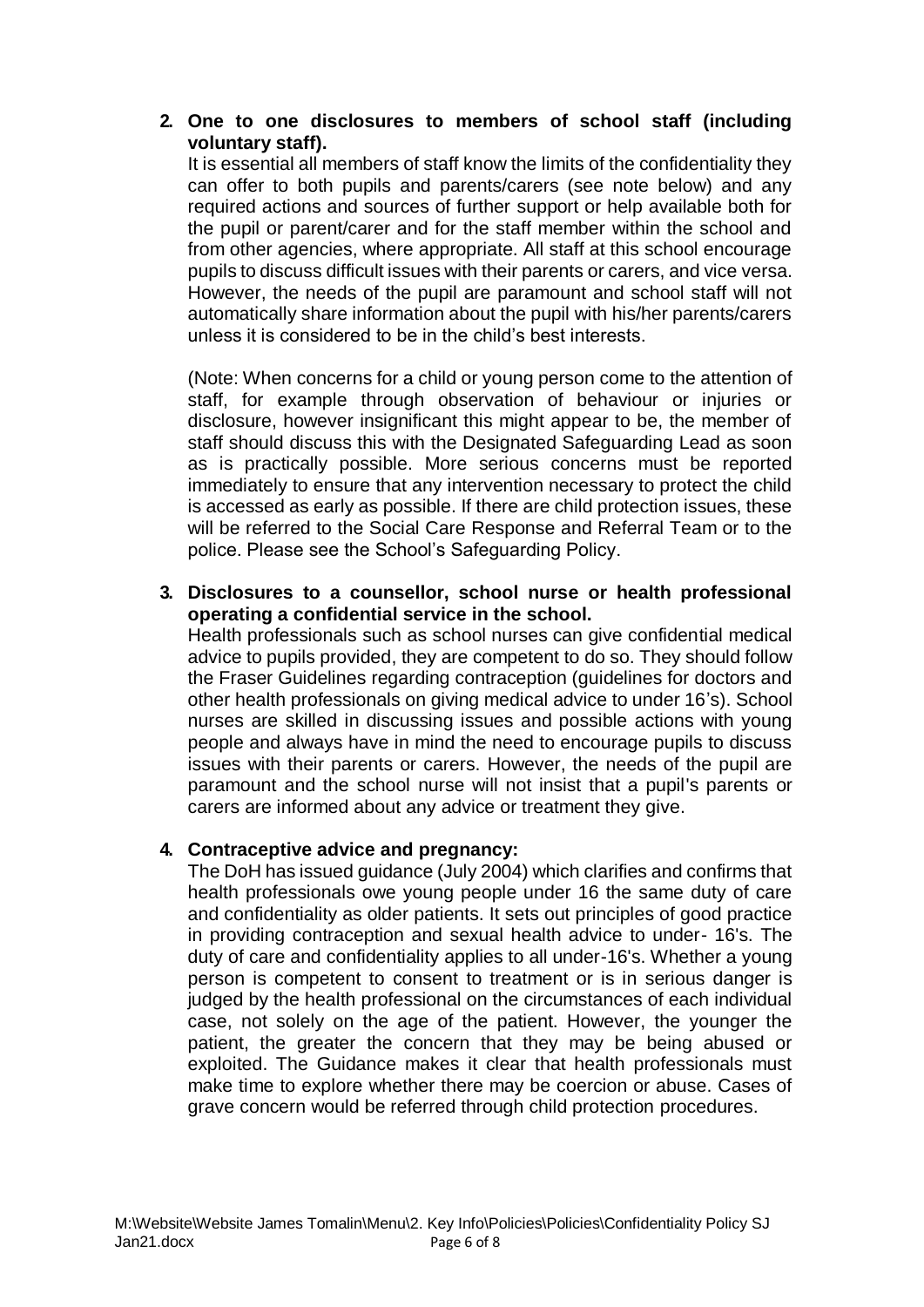## **The legal position for school staff:**

School staff (including non-teaching and voluntary staff) should not promise confidentiality. Pupils do not have the right to expect that incidents will not be reported to his/her parents/carers and may not, in the absence of an explicit promise, assume that information conveyed outside that context is confidential No member of this school's staff can or should give such a promise.

The safety, well-being and protection of the child is the paramount consideration in all decisions staff at this school make about confidentiality.

School staff are NOT obliged to break confidentiality except where child protection is or may be an issue, however, at Salendine Nook High School we believe it is important staff are able to share their concerns about pupils with colleagues in a professional and supportive way, on a need to know basis, to ensure staff receive the guidance and support they need and the pupils' safety and wellbeing is maintained. School staff should discuss such concerns with their line manager or the Designated Safeguarding Lead.

### **Teachers, counsellor and health professionals:**

Professional judgement is required by a teacher, counsellor or health professional in considering whether he or she should indicate to a child that the child could make a disclosure in confidence and whether such a confidence could then be maintained having heard the information. In exercising their professional judgement, the teacher, counsellor or health professional must consider the best interests of the child including the need to both ensure trust to provide safeguards for our children and possible child protection issues.

All teachers at this school receive basic training in safeguarding as part of their induction to this school and are expected to follow the schools' safeguarding policy and procedures.

#### **Visitors and non-teaching staff:**

At Salendine Nook High School, we expect all non-teaching staff, including voluntary staff, except those identified in the paragraph above, to report any disclosures by pupils or parents/carers, of a concerning personal nature to the designated safeguarding officer as soon as possible after the disclosure and in an appropriate setting, so others cannot overhear. This is to ensure the safety, protection and wellbeing of all our pupils and staff. The designated child protection officer will decide what, if any, further action needs to be taken, both to ensure the pupil gets the help and support they need and that the member of staff also gets the support and supervision they need.

#### **Parents/carers:**

Salendine Nook High School believes that it is essential to work in partnership with parents and carers and we endeavour to keep parents/carers abreast of their child's progress at school, including any concerns about their progress or behaviour. However, we also need to maintain a balance so that our pupils can share any concerns and ask for help when they need it. Where a pupil does discuss a difficult personal matter with staff at Salendine Nook High School, they